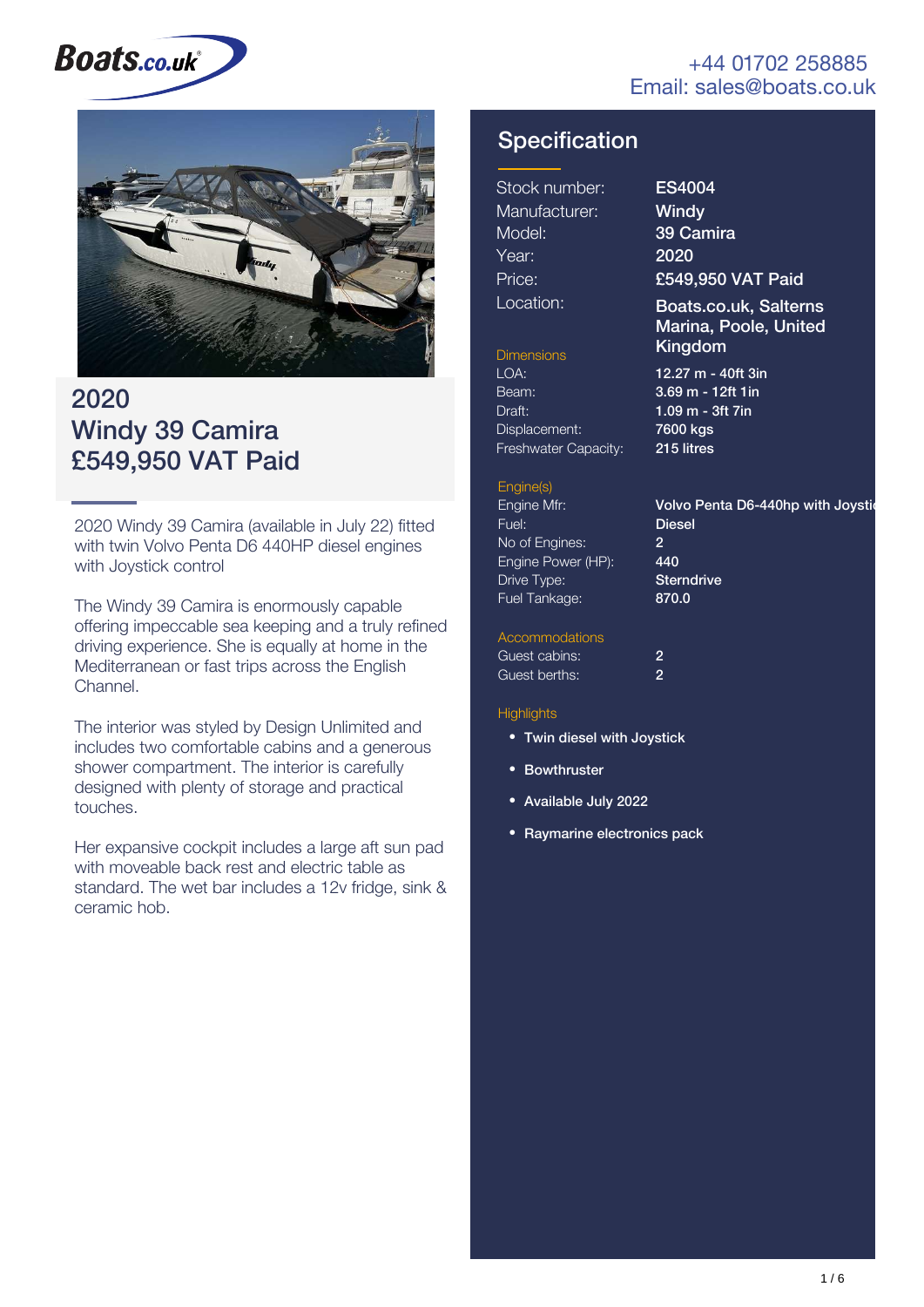### **Galley**

Fridge - To galley & wetbar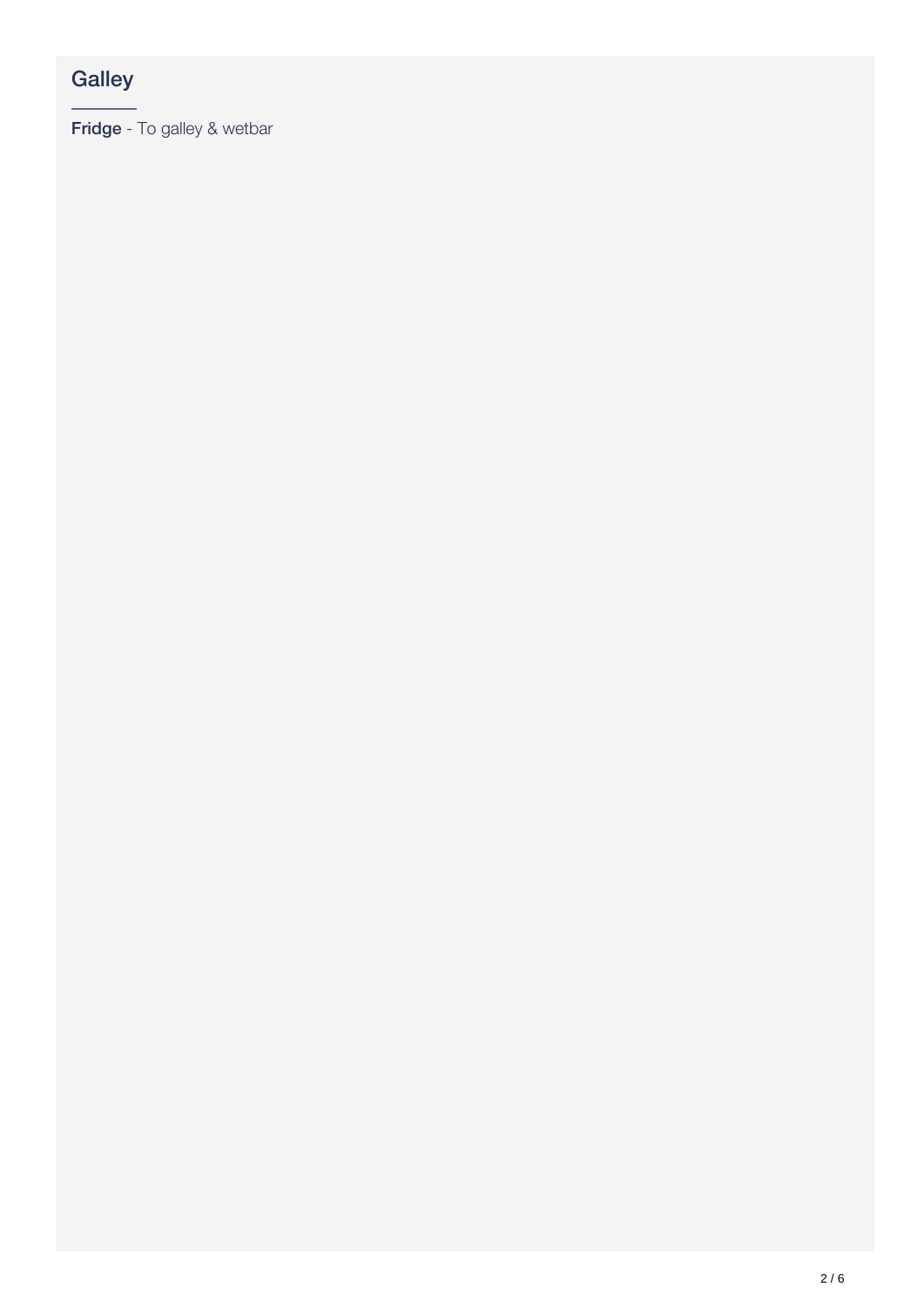### Navigation Equipment

Autopilot - Raymarine autopilot

GPS - Raymarine 16" Glass bridge display Raymarine 12" Axiom with Volvo interface

VHF - Raymarine 90 Modular DSC VHF

#### Electrical Equipment

Bow thruster - Upgrade SE 100

Battery charger

Heating - Diesel heating 5 outlets

Shorepower - 240v

**Holding tank** - with electric pump

Stereo - Fusion Apollo MS-RA770 with bluetooth

#### General Equipment

Anchor winch

Covers - Full enclosure wit bimini

Bathing platform

Teak laid cockpit

**Wetbar** 

**Sunbather** 

**Trim Tabs** - Humphree Interceptor X-300 with auto Trim

#### **Disclaimer**

*All the information on this advert is correct to the best of our knowledge, but cannot be guaranteed until the point of sale.*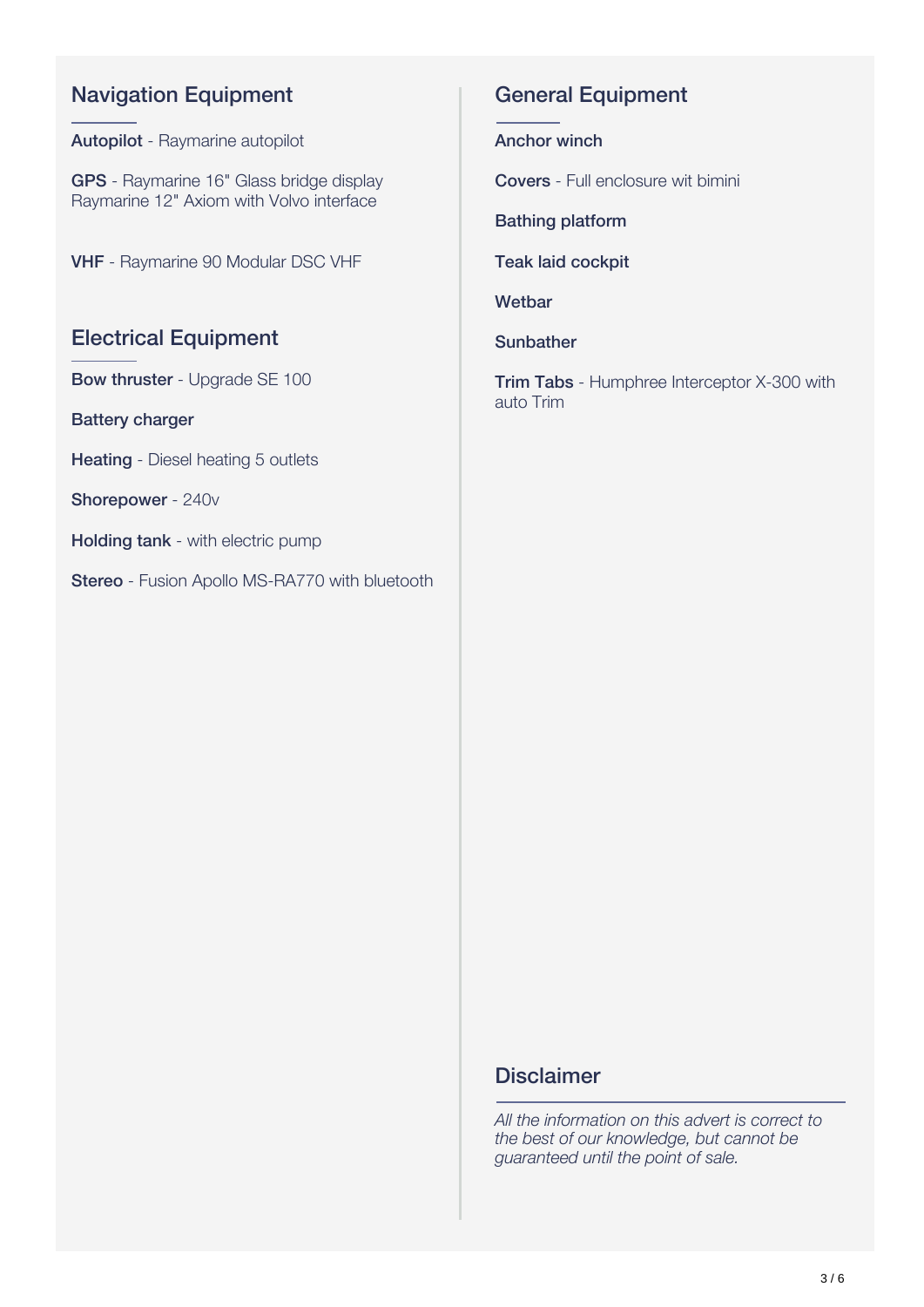## Images 2020 Windy 39 Camira















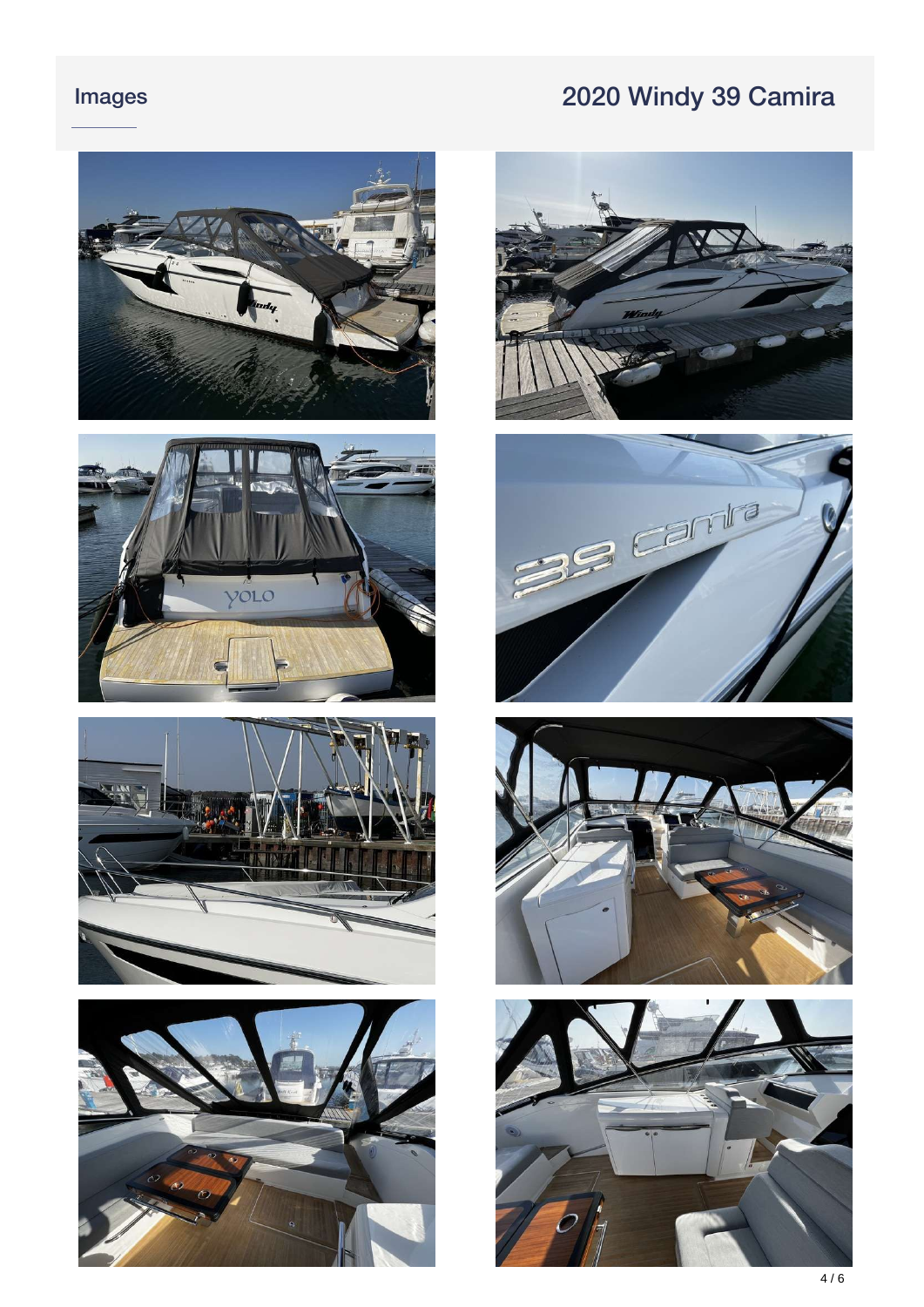### Images

## 2020 Windy 39 Camira